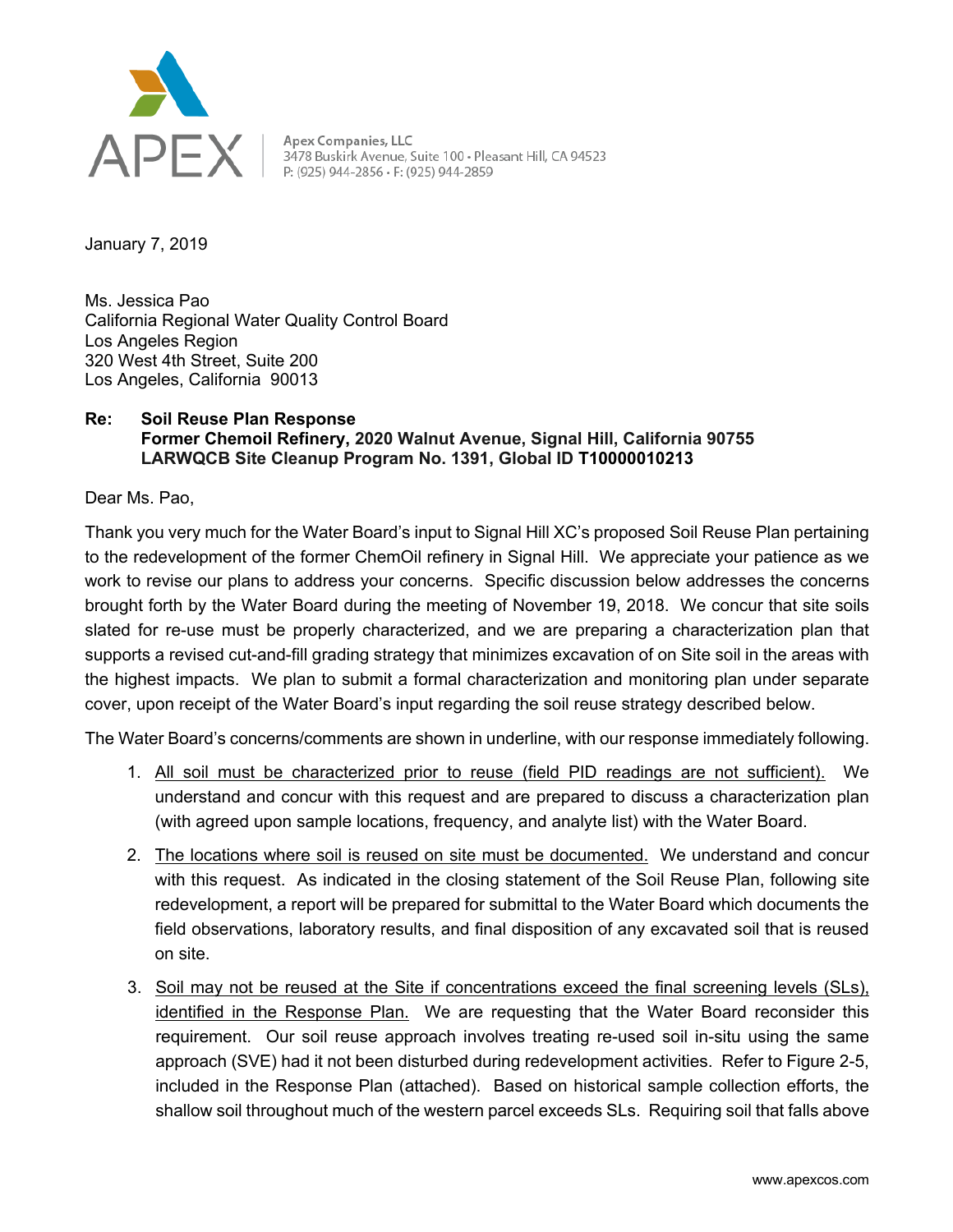SLs to be hauled offsite essentially eliminates the ability to reuse soil generated from the Western Parcels. The redevelopment grading plan has been revised to further minimize the disturbance of shallow soil; however, some excavation/replacement of soil will be required for utility installation and removal of subsurface debris. Preliminary estimates indicate that having to dispose of soil offsite from the Wester Parcels during site redevelopment will result in approximately \$1,500,000 in soil transportation/disposal/import fill costs and require 1,000 truck trips, which creates a significant CEQA issue. We request that the Water Board consider the following modification to its earlier comment: *Soil may not be reused at the Site if concentrations exceed the final screening levels (SLs), identified in the Response Plan, unless it is being placed in an area with higher concentrations of contaminants that will be treated by SVE. In no circumstance may soil that exceeds SLs be placed on top of soil that is "clean" (i.e., clean being defined as meeting the SLs). In addition, soil that does not meet all of the reuse criteria, identified in item 4 below, may not be reused at the Site.*

- 4. In the absence of utilizing SLs as reuse criteria, an alternate soil reuse criteria should be utilized. We are proposing that the following soil reuse criteria also be applied to any soil being reused at the Site per Comment 3, above:
	- a. Soil cannot contain evidence of free product;
	- b. Soil concentrations must be less than 1,000 ppmv as measured by a PID in the field;
	- c. Soil concentrations must be below hazardous waste criteria;
	- d. Soils from the Western Parcels may not be moved to the Eastern Parcel;
	- e. Soil may only be placed in an area that already has higher concentrations (i.e., concentrations in reused soil must be less than the concentrations in the receiving areas, and soils above the SLs cannot be placed in areas that are currently below SLs); and
	- f. All soil with concentrations above SLs that is reused onsite must be remediated until cleanup goals are met.
- 5. A cleanup goal is needed for item 4e, above. Signal Hill XC, LLC proposes the following cleanup goals **for areas where soil is reused onsite** (Soil Reuse Areas). In-situ treatment of Soil Reuse Areas would be required until the cleanup goals are met, unless prior approval is obtained from the Water Board:
	- a. Soil SLs that were included in the Response Plan (Table 4-1). The soil SLs included in the Response Plan considered 1) direct contact ESLs and 2) protection of groundwater based on the 1996 LARWQCB guidance.
	- b. Soil vapor SLs that were included in the Response Plan (Table 4-2).

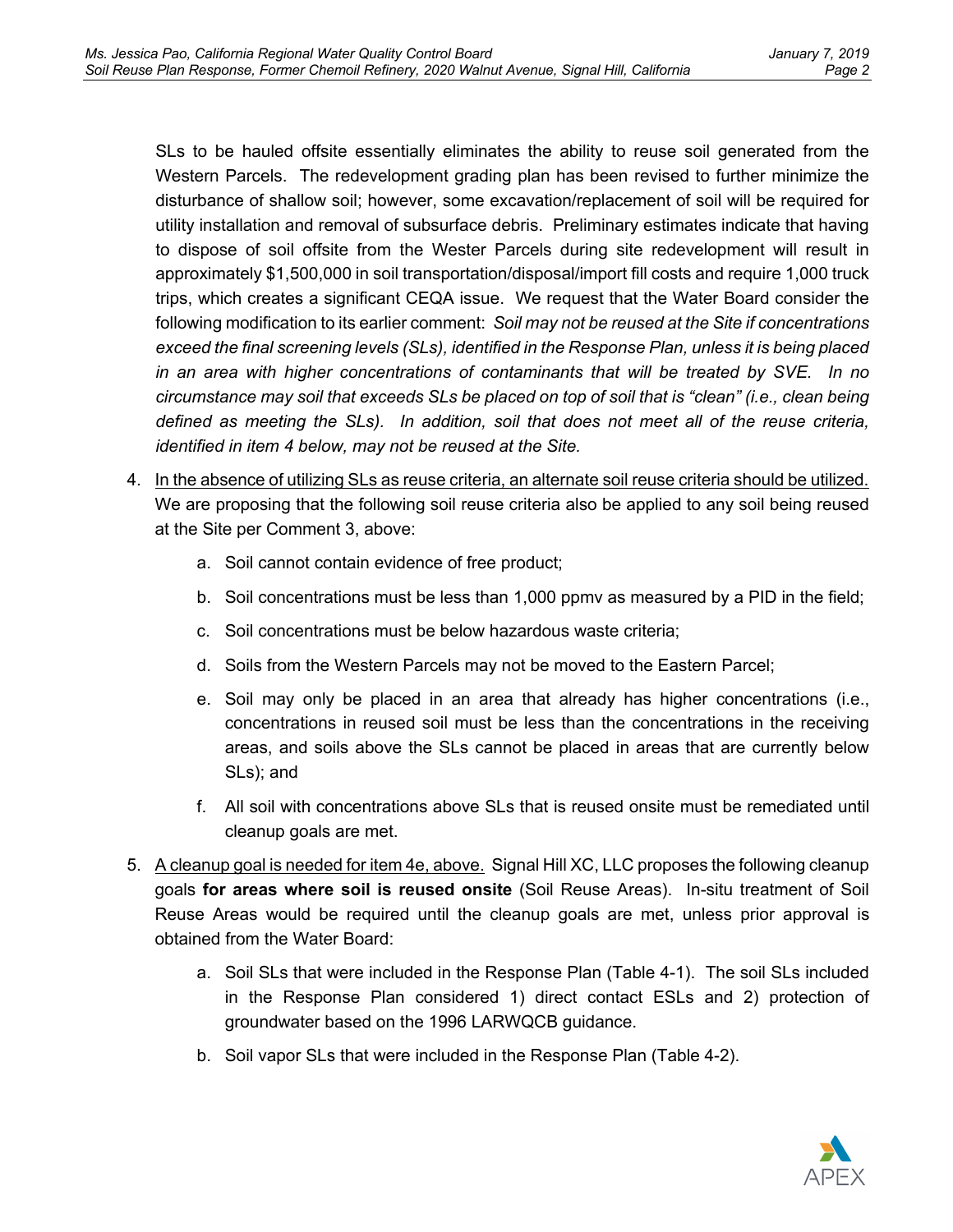- 6. A monitoring plan is required to determine when cleanup goals are met and/or mitigation is no longer necessary. Signal Hill XC, LLC is prepared to submit a revised soil reuse plan identifying a monitoring plan for Soil Reuse Areas until cleanup goals are met. The monitoring plan will be predicated upon the Site having a deed restriction in place as well as a Site Management Plan to protect construction workers who may come into contact with soil. The monitoring plan will consist of:
	- a. Real-time soil vapor monitoring during site construction;
	- b. Groundwater monitoring from onsite monitoring wells to address potential leaching concerns;
	- c. Soil vapor monitoring from expanded Soil Vapor Extraction and Air Sparging Systems; and
	- d. All overlying structures will be underlaid with a vapor barrier (such as Liquid Boot, GeoSeal, or Stego) with vertical ventilation pipes that daylight above roofline and away from any air intakes (such as openable windows, doors, terraces, restroom exhausts, etc.). These Building Protection Systems are not intended to remediate soil, but instead, prevent influx of soil vapor into the buildings.

We hope that with the modifications indicated in this letter, the Water Board is prepared to approve our Soil Reuse Plan. Upon receipt of your approval of the approach indicated herein, Signal Hill SC will provide a formal site characterization and monitoring plan under separate cover, as described above, for your further review.

Please let us know if you concur with this approach or if you have further concerns that we have not addressed.

Sincerely, *Apex Companies, LLC*

Kinster LOwey

Kirsten Duey Project Manager RMD Environmental Solutions, Inc.

Attachment: Figure 2-5

mfork *Kabiong* 

Mark Labrenz, P.G. Principal Geologist

cc: Ms. Jillian Ly – Los Angeles Regional Water Quality Control Board Mr. Arthur Heath – Los Angeles Regional Water Quality Control Board